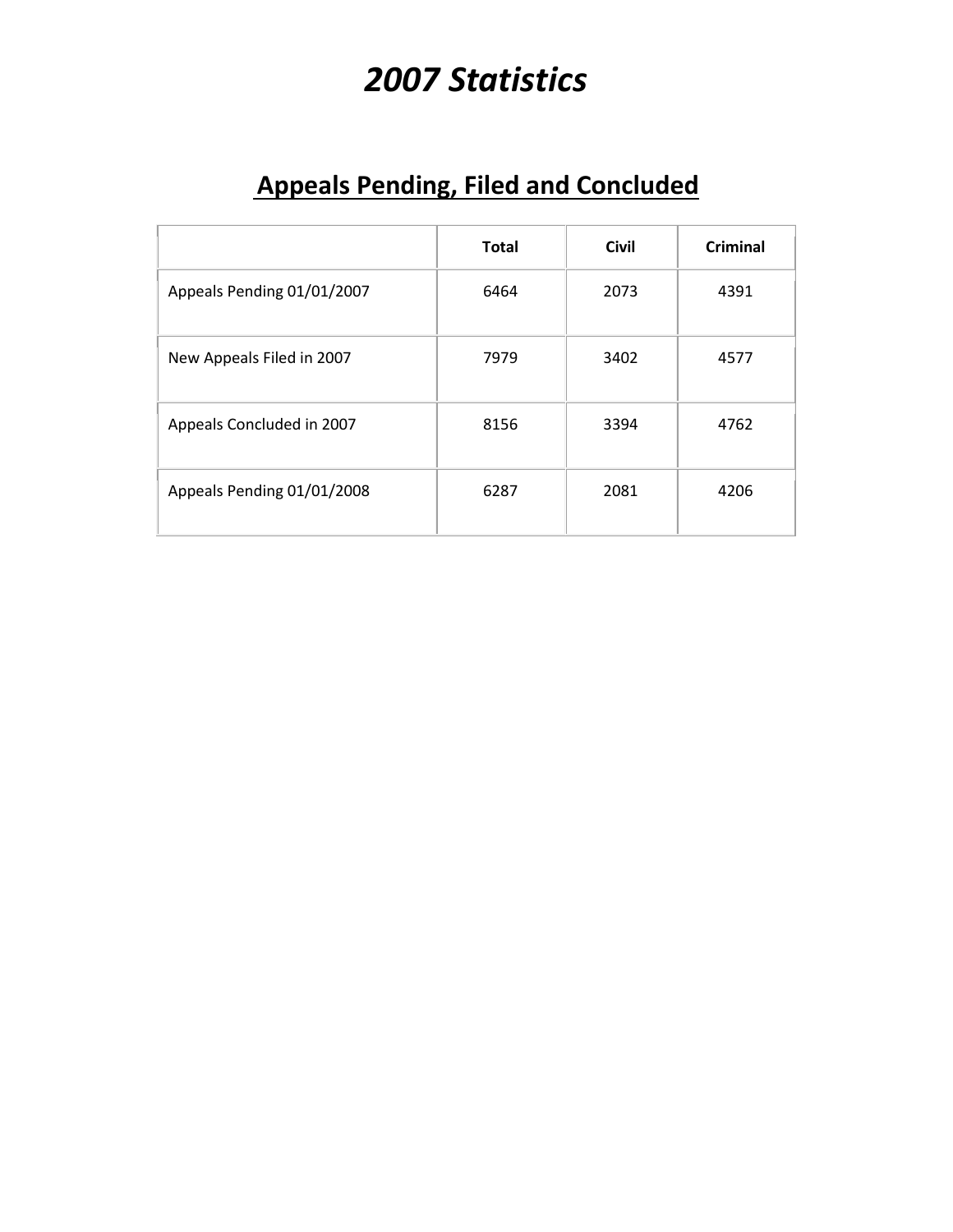## **Appeals by County of Origin**

| Adams           | 53             | Lackawanna     | 96   |
|-----------------|----------------|----------------|------|
| Allegheny       | 828            | Lancaster      | 209  |
| Armstrong       | 31             | Lawrence       | 53   |
| Beaver          | 54             | Lebanon        | 96   |
| Bedford         | 18             | Lehigh         | 163  |
| <b>Berks</b>    | 303            | Luzerne        | 193  |
| Blair           | 133            | Lycoming       | 89   |
| <b>Bradford</b> | 30             | McKean         | 24   |
| Bucks           | 221            | Mercer         | 55   |
| <b>Butler</b>   | 97             | Mifflin        | 17   |
| Cambria         | 75             | Monroe         | 122  |
| Cameron         | $\overline{2}$ | Montgomery     | 357  |
| Carbon          | 18             | Montour        | 11   |
| Centre          | 78             | Northampton    | 103  |
| Chester         | 174            | Northumberland | 45   |
| Clarion         | 32             | Perry          | 38   |
| Clearfield      | 70             | Philadelphia   | 1955 |
| Clinton         | 29             | Pike           | 46   |
| Columbia        | 28             | Potter         | 14   |
| Crawford        | 70             | Schuylkill     | 75   |
| Cumberland      | 106            | Snyder         | 22   |
| Dauphin         | 269            | Somerset       | 47   |
| Delaware        | 259            | Sullivan       | 3    |
| Elk             | 8              | Susquehanna    | 10   |
| Erie            | 228            | Tioga          | 13   |
| Fayette         | 86             | Union          | 21   |
| Forest          | 5              | Venango        | 36   |
| Franklin        | 36             | Warren         | 22   |
| Fulton          | 14             | Washington     | 78   |
| Greene          | 38             | Wayne          | 32   |
| Huntingdon      | 21             | Westmoreland   | 134  |
| Indiana         | 39             | Wyoming        | 22   |
| Jefferson       | 55             | York           | 261  |
| Juniata         | 9              | <b>TOTAL</b>   | 3517 |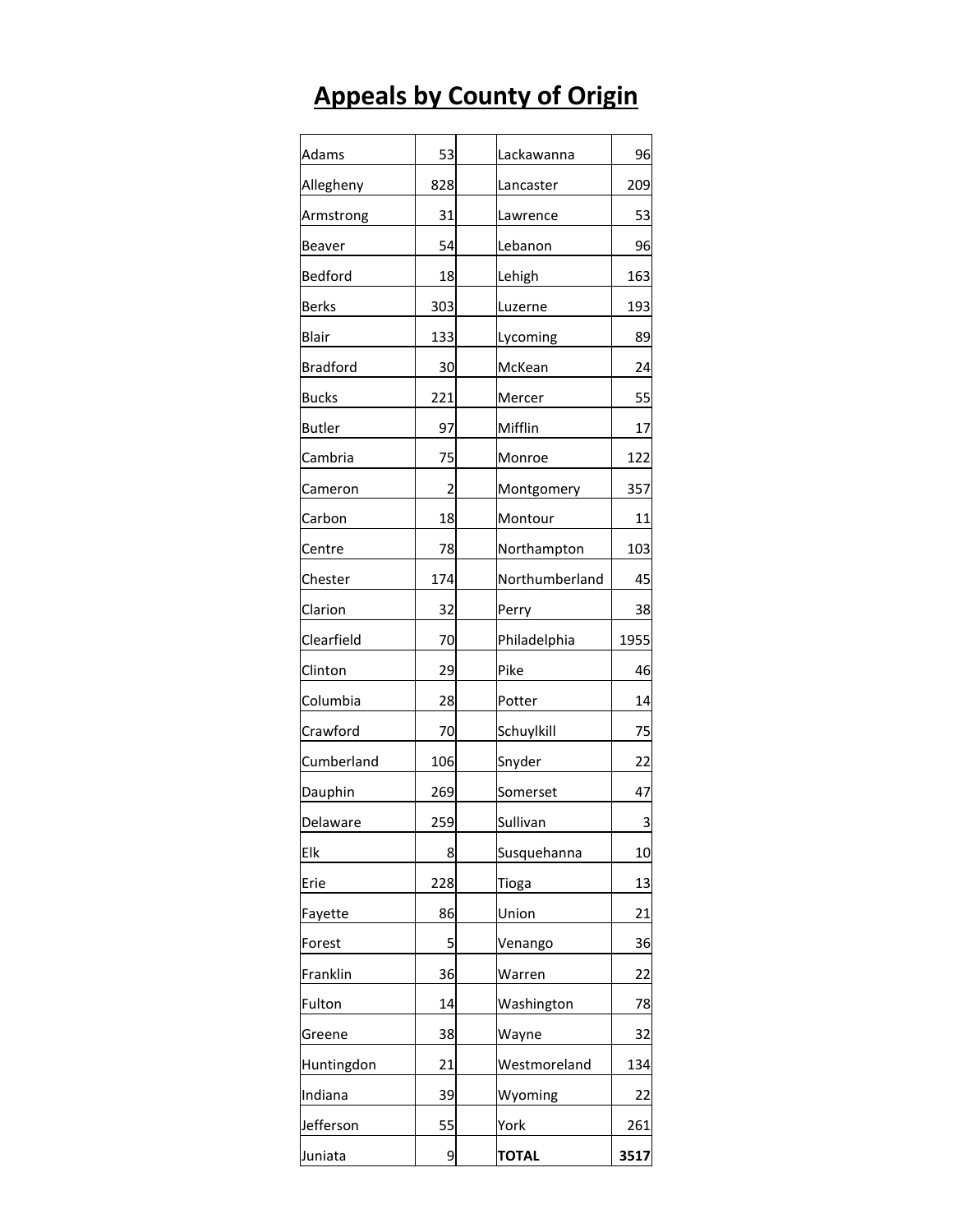### **Appeals by Type of Case**

| Adoption                       | 43  | Involuntary Deviate Sexual Conduct         | 78   |
|--------------------------------|-----|--------------------------------------------|------|
| <b>Aggravated Assault</b>      | 353 | Involuntary Termination of Parental Rights | 202  |
| Aggravated Indecent Assault    | 37  | <b>Medical Malpractice</b>                 | 48   |
| Arbitration                    | 47  | Mortgage Foreclosure                       | 74   |
| Arson                          | 36  | Motor Vehicle Accident                     | 29   |
| Assumpsit                      | 92  | Murder                                     | 149  |
| <b>Attempted Murder</b>        | 25  | Murder 1                                   | 163  |
| <b>Burglary</b>                | 179 | Murder 2                                   | 28   |
| Child Support                  | 180 | Murder 3                                   | 70   |
| Civil Action Law               | 843 | Possession of an Instrument of Crime       | 34   |
| Confession of Judgment         | 24  | Possession with Intend to Deliver          | 281  |
| Contract                       | 103 | Premises Liability - Slip/Fall             | 30   |
| <b>Controlled Substance</b>    | 499 | <b>Protection from Abuse</b>               | 64   |
| <b>Corruption of Minors</b>    | 66  | <b>Quiet Title</b>                         | 26   |
| Criminal                       | 98  | Rape                                       | 216  |
| <b>Criminal Attempt</b>        | 59  | <b>Receiving Stolen Property</b>           | 49   |
| Criminal Conspiracy            | 119 | Recklessly Endanger Another Person         | 26   |
| <b>Criminal Contempt</b>       | 22  | Robbery                                    | 329  |
| <b>Criminal Trespass</b>       | 31  | Simple Assault                             | 85   |
| Custody/Visitation             | 232 | Summary Offense/Conviction                 | 90   |
| Declaratory Judgment           | 51  | <b>Termination of Parental Rights</b>      | 97   |
| Dependency                     | 130 | <b>Terroristic Threats</b>                 | 35   |
| <b>Disorderly Conduct</b>      | 39  | Theft                                      | 89   |
| Divorce                        | 207 | Theft by Deception                         | 27   |
| Driving Under the Influence    | 281 | Theft by Unlawful Taking                   | 26   |
| Ejectment                      | 35  | Tort                                       | 25   |
| Equity                         | 143 | <b>Trespass</b>                            | 169  |
| Escape                         | 23  | Uniform Firearms Act                       | 117  |
| Estate/Probate/Wills/Intestate | 134 | Vehicle Violation                          | 63   |
| Forgery                        | 34  | Violation of Probation/Parole              | 29   |
| Harassment                     | 28  | Other Civil*                               | 330  |
| Homicide                       | 128 | Other Criminal*                            | 491  |
| <b>Indecent Assault</b>        | 89  | <b>TOTAL</b>                               | 4410 |
|                                |     |                                            |      |

*\* Includes appeals originally classified as "other" as well as appeals originally classified in categories with fewer than 20 appeals filed in 2006.*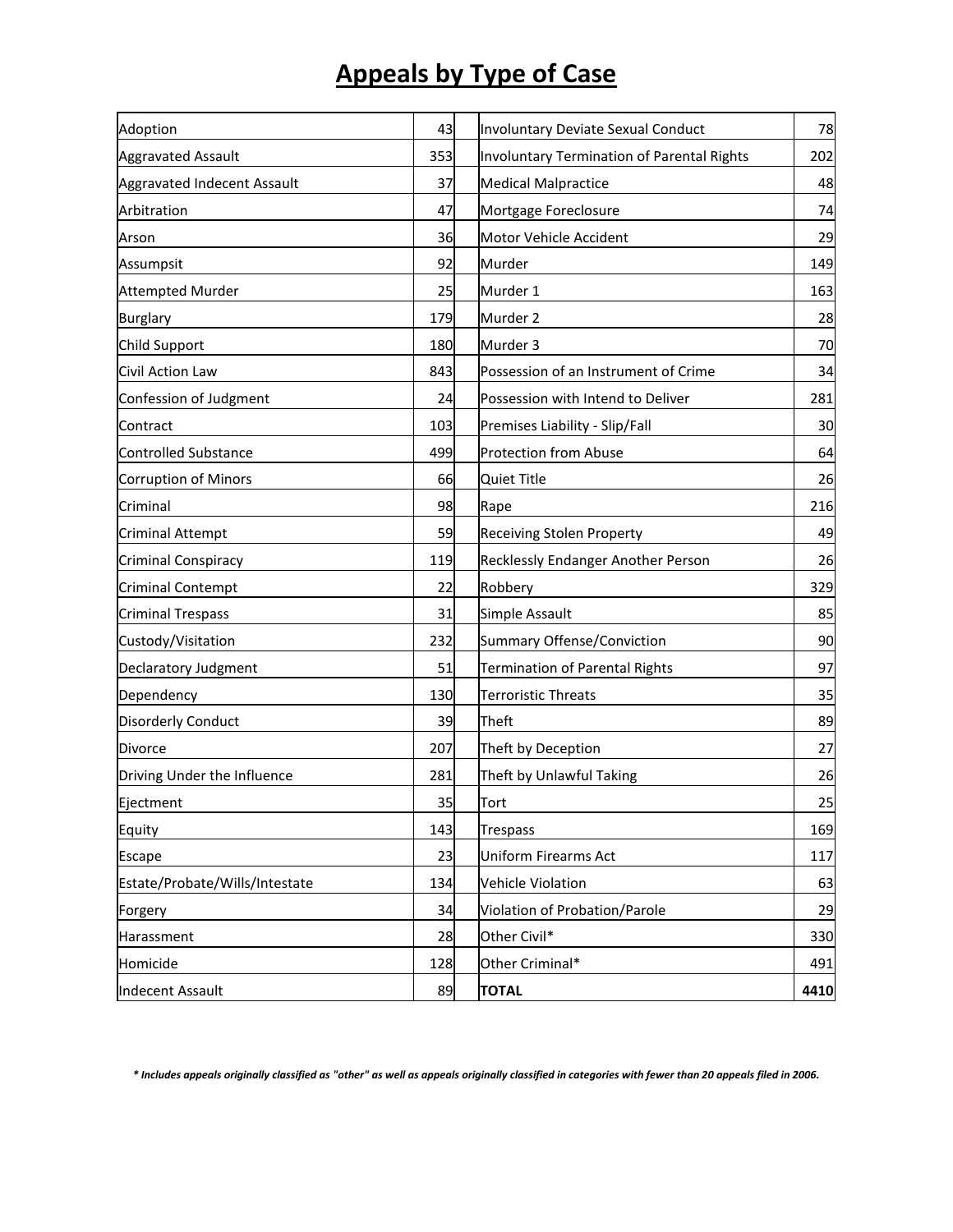#### **Opinions Filed**

|                             | <b>Total</b> | <b>Civil</b> | <b>Criminal</b> |
|-----------------------------|--------------|--------------|-----------------|
| Published Opinions 2007     | 412          | 222          | 190             |
| Non-Published Opinions 2007 | 4912         | 1523         | 3389            |
| <b>Total 2007</b>           | 5324         | 1745         | 3579            |

#### **Dispositions by Type**

|                            | <b>Total</b> | <b>Civil</b> | <b>Criminal</b> |
|----------------------------|--------------|--------------|-----------------|
| By Filed Decision          | 5662         | 1934         | 3728            |
| By Order or Discontinuance | 2494         | 1460         | 1034            |
| <b>Total 2007</b>          | 8156         | 3394         | 4762            |

### **Superior Court Treatment of Cases from Courts of Common Pleas**

|                                       | <b>Total</b><br><b>All Cases</b> | Percent | <b>Cases Decided</b><br>by Published<br>Opinion | Percent | <b>Cases Decided</b><br>by Unpublished<br>Opinion | Percent |
|---------------------------------------|----------------------------------|---------|-------------------------------------------------|---------|---------------------------------------------------|---------|
| Affirmed                              | 4506                             | 79.6    | 279                                             | 57.6    | 4227                                              | 81.6    |
| Reversed                              | 733                              | 12.9    | 162                                             | 33.5    | 571                                               | 11.0    |
| Affirmed in Part,<br>Reversed in Part | 180                              | 3.2     | 28                                              | 5.8     | 152                                               | 2.9     |
| Quashed, Dismissed,<br>Transferred    | 217                              | 3.8     | 12                                              | 2.5     | 205                                               | 4.0     |
| Other                                 | 26                               | 0.5     | 3                                               | 0.6     | 23                                                | 0.4     |
| <b>Total</b>                          | 5662                             |         | 484                                             |         | 5178                                              |         |